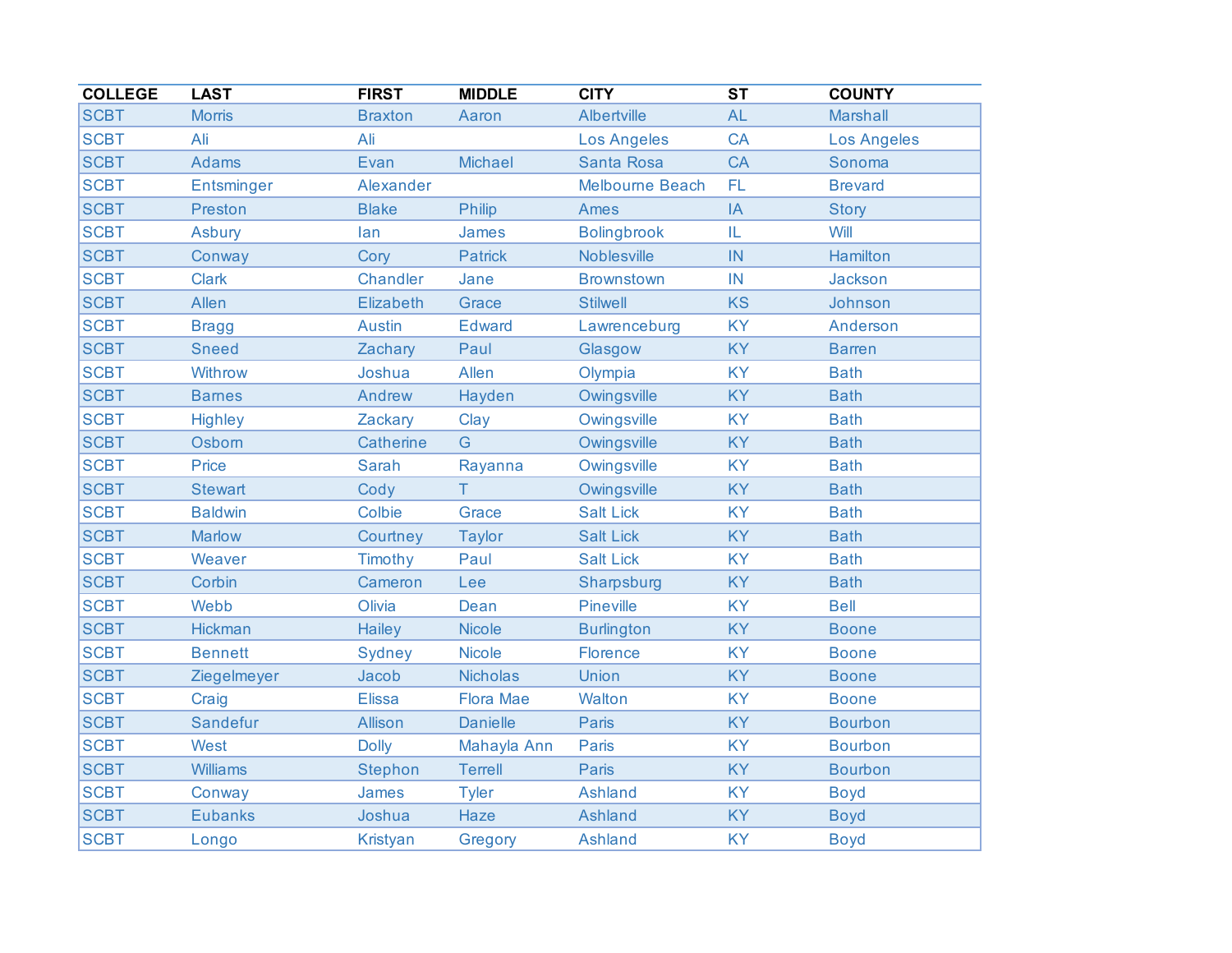| <b>SCBT</b> | Lucke             | <b>Samuel</b>    | $\mathsf{C}$     | <b>Ashland</b>          | <b>KY</b> | <b>Boyd</b>      |
|-------------|-------------------|------------------|------------------|-------------------------|-----------|------------------|
| <b>SCBT</b> | <b>Manning</b>    | Alberta          | Lynn             | <b>Ashland</b>          | <b>KY</b> | <b>Boyd</b>      |
| <b>SCBT</b> | <b>Mullins</b>    | <b>Kevin</b>     | <b>Michael</b>   | Ashland                 | <b>KY</b> | <b>Boyd</b>      |
| <b>SCBT</b> | Rodman            | Courtney         | <b>Brooke</b>    | <b>Ashland</b>          | <b>KY</b> | <b>Boyd</b>      |
| <b>SCBT</b> | <b>Salow</b>      | Eric             | <b>Michael</b>   | <b>Ashland</b>          | <b>KY</b> | <b>Boyd</b>      |
| <b>SCBT</b> | <b>Spurlock</b>   | Kyle             | <b>Dylan</b>     | Catlettsburg            | <b>KY</b> | <b>Boyd</b>      |
| <b>SCBT</b> | Coppola           | Craigory         | <b>Vincent</b>   | <b>Danville</b>         | <b>KY</b> | <b>Boyle</b>     |
| <b>SCBT</b> | Henson            | <b>Hunter</b>    | $\mathsf{R}$     | <b>Jackson</b>          | <b>KY</b> | <b>Breathitt</b> |
| <b>SCBT</b> | McIntosh          | Aaron            | <b>Wick</b>      | Rousseau                | <b>KY</b> | <b>Breathitt</b> |
| <b>SCBT</b> | <b>Curtsinger</b> | <b>Thomas</b>    | $\overline{A}$   | Shepherdsville          | <b>KY</b> | <b>Bullitt</b>   |
| <b>SCBT</b> | Porter            | <b>Brianna</b>   | <b>Lee Marie</b> | Shepherdsville          | <b>KY</b> | <b>Bullitt</b>   |
| <b>SCBT</b> | Purdy             | Raiden           | Leandra          | Princeton               | <b>KY</b> | Caldwell         |
| <b>SCBT</b> | Schwarber         | <b>MacKenzie</b> | Lee              | Alexandria              | <b>KY</b> | Campbell         |
| <b>SCBT</b> | <b>Barrett</b>    | Cameron          | William          | Dayton                  | <b>KY</b> | Campbell         |
| <b>SCBT</b> | Alkhaldi          | <b>Nasser</b>    | Mohammed         | <b>Highland Heights</b> | <b>KY</b> | Campbell         |
| <b>SCBT</b> | <b>Burnett</b>    | <b>Taylor</b>    | Adair            | Grayson                 | <b>KY</b> | Carter           |
| <b>SCBT</b> | <b>Duncan</b>     | <b>Tanner</b>    | Ray              | Grayson                 | <b>KY</b> | Carter           |
| <b>SCBT</b> | Green             | <b>Shelby</b>    | <b>Tanner</b>    | Grayson                 | <b>KY</b> | Carter           |
| <b>SCBT</b> | <b>Helton</b>     | <b>Tyler</b>     | <b>Bryce</b>     | Grayson                 | <b>KY</b> | Carter           |
| <b>SCBT</b> | Jackson           | <b>Austin</b>    | Clay             | Grayson                 | <b>KY</b> | Carter           |
| <b>SCBT</b> | Jackson           | <b>Brandon</b>   | Lee              | Grayson                 | <b>KY</b> | Carter           |
| <b>SCBT</b> | <b>Skaggs</b>     | <b>Allie</b>     | <b>Janette</b>   | Grayson                 | <b>KY</b> | Carter           |
| <b>SCBT</b> | <b>Swint</b>      | Colt             | Jacob            | Grayson                 | <b>KY</b> | Carter           |
| <b>SCBT</b> | Walters           | Abigail          |                  | Grayson                 | <b>KY</b> | Carter           |
| <b>SCBT</b> | <b>Barker</b>     | Joetta           |                  | <b>Olive Hill</b>       | <b>KY</b> | Carter           |
| <b>SCBT</b> | <b>Binion</b>     | <b>Stephanie</b> | Kay              | <b>Olive Hill</b>       | <b>KY</b> | Carter           |
| <b>SCBT</b> | <b>Brown</b>      | <b>Dalton</b>    | <b>Michael</b>   | <b>Olive Hill</b>       | <b>KY</b> | Carter           |
| <b>SCBT</b> | <b>Debord</b>     | <b>Kyle</b>      | Wayne            | <b>Olive Hill</b>       | <b>KY</b> | Carter           |
| <b>SCBT</b> | Garris            | <b>Meldrick</b>  | <b>Thomas</b>    | Olive Hill              | <b>KY</b> | Carter           |
| <b>SCBT</b> | Hall              | Adrienne         | <b>Nicole</b>    | <b>Olive Hill</b>       | <b>KY</b> | Carter           |
| <b>SCBT</b> | Holbrook          | Jesse            | James            | <b>Olive Hill</b>       | <b>KY</b> | Carter           |
| <b>SCBT</b> | Jordan            | <b>Tristan</b>   | Alexander        | <b>Olive Hill</b>       | <b>KY</b> | Carter           |
| <b>SCBT</b> | Porter            | <b>Travis</b>    | $\mathsf C$      | <b>Olive Hill</b>       | <b>KY</b> | Carter           |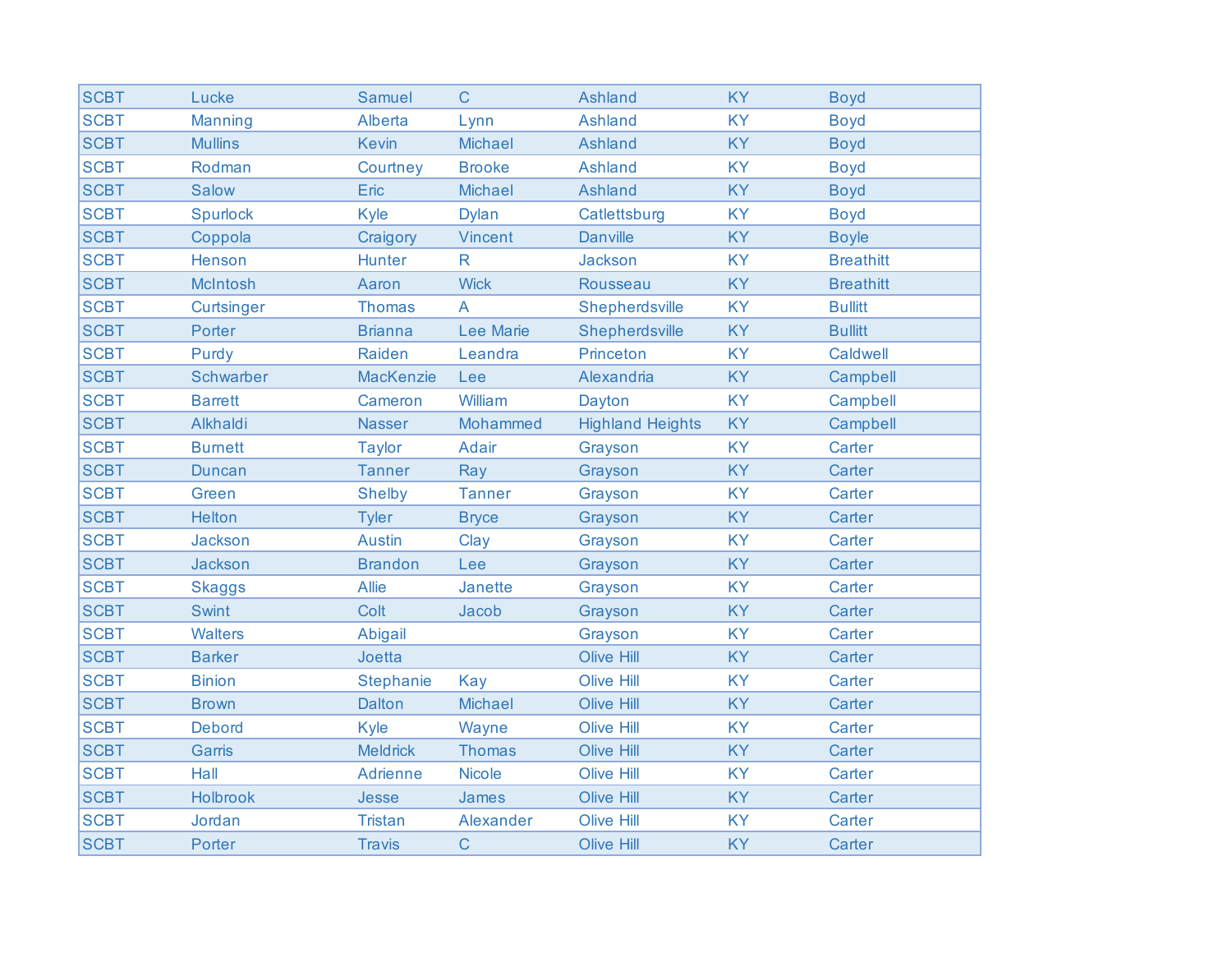| <b>SCBT</b> | <b>Rivers</b>           | Morgan         | <b>Marie</b>     | <b>Olive Hill</b> | <b>KY</b> | Carter         |
|-------------|-------------------------|----------------|------------------|-------------------|-----------|----------------|
| <b>SCBT</b> | Roca Gallardo           | Rafael         |                  | <b>Olive Hill</b> | <b>KY</b> | Carter         |
| <b>SCBT</b> | <b>Cornelius-Thomas</b> | <b>Robert</b>  | <b>Dwayne</b>    | Winchester        | <b>KY</b> | <b>Clark</b>   |
| <b>SCBT</b> | <b>Curtis</b>           | Allan          |                  | Winchester        | <b>KY</b> | <b>Clark</b>   |
| <b>SCBT</b> | <b>Davis</b>            | Caleb          | Christopher      | Winchester        | <b>KY</b> | <b>Clark</b>   |
| <b>SCBT</b> | <b>English</b>          | Chandler       | <b>Austin</b>    | Winchester        | <b>KY</b> | <b>Clark</b>   |
| <b>SCBT</b> | Frye                    | Aaron          | <b>Thomas</b>    | Winchester        | <b>KY</b> | <b>Clark</b>   |
| <b>SCBT</b> | Harrison                | <b>Brooks</b>  | <b>Isaac</b>     | Winchester        | <b>KY</b> | <b>Clark</b>   |
| <b>SCBT</b> | Omohundro               | Jacob          | $\mathsf{R}$     | Winchester        | <b>KY</b> | <b>Clark</b>   |
| <b>SCBT</b> | Omohundro               | <b>Matthew</b> | P                | Winchester        | <b>KY</b> | <b>Clark</b>   |
| <b>SCBT</b> | <b>Steele</b>           | Lucy           | Jayne            | Winchester        | <b>KY</b> | <b>Clark</b>   |
| <b>SCBT</b> | <b>Stone</b>            | Andrew         | <b>Douglas</b>   | Winchester        | <b>KY</b> | <b>Clark</b>   |
| <b>SCBT</b> | <b>Tallent</b>          | <b>Samuel</b>  | P                | Winchester        | <b>KY</b> | <b>Clark</b>   |
| <b>SCBT</b> | Vallejo                 | <b>Matteo</b>  | Navarro          | Winchester        | <b>KY</b> | <b>Clark</b>   |
| <b>SCBT</b> | Wipert                  | Kyle           | <b>Everett</b>   | Winchester        | <b>KY</b> | <b>Clark</b>   |
| <b>SCBT</b> | Gatton                  | Joseph         |                  | Owensboro         | <b>KY</b> | <b>Daviess</b> |
| <b>SCBT</b> | Logsdon                 | <b>Holly</b>   | $\overline{A}$   | Owensboro         | <b>KY</b> | <b>Daviess</b> |
| <b>SCBT</b> | <b>Bebout</b>           | <b>Charles</b> | David            | Irvine            | <b>KY</b> | <b>Estill</b>  |
| <b>SCBT</b> | <b>Black</b>            | <b>Sarah</b>   | <b>Haviland</b>  | Lexington         | <b>KY</b> | <b>Fayette</b> |
| <b>SCBT</b> | <b>Calvert</b>          | Landon         | Hunt             | Lexington         | <b>KY</b> | <b>Fayette</b> |
| <b>SCBT</b> | Cooper                  | James          | <b>Derek</b>     | Lexington         | <b>KY</b> | <b>Fayette</b> |
| <b>SCBT</b> | Gdovka                  | Anna           | <b>Katherine</b> | Lexington         | <b>KY</b> | <b>Fayette</b> |
| <b>SCBT</b> | <b>Howell</b>           | Levi           | Joseph           | Lexington         | <b>KY</b> | <b>Fayette</b> |
| <b>SCBT</b> | <b>Hutchinson</b>       | <b>Gypsie</b>  | $\mathsf{A}$     | Lexington         | <b>KY</b> | <b>Fayette</b> |
| <b>SCBT</b> | Lucero                  | Sheridan       | L                | Lexington         | <b>KY</b> | <b>Fayette</b> |
| <b>SCBT</b> | Muschong                | Joseph         | $\mathsf{C}$     | Lexington         | <b>KY</b> | <b>Fayette</b> |
| <b>SCBT</b> | Petatan                 | Abad           |                  | Lexington         | <b>KY</b> | <b>Fayette</b> |
| <b>SCBT</b> | Ryan                    | William        | <b>Robert</b>    | Lexington         | <b>KY</b> | <b>Fayette</b> |
| <b>SCBT</b> | <b>Fetters</b>          | <b>Destiny</b> | <b>Taylor</b>    | Ewing             | <b>KY</b> | Fleming        |
| <b>SCBT</b> | <b>McIntyre</b>         | <b>Haley</b>   | <b>Brooke</b>    | Ewing             | <b>KY</b> | Fleming        |
| <b>SCBT</b> | <b>Blevins</b>          | Christian      | Alexander        | Flemingsburg      | <b>KY</b> | Fleming        |
| <b>SCBT</b> | <b>Dryden</b>           | <b>Kelsey</b>  | Grant            | Flemingsburg      | KY        | Fleming        |
| <b>SCBT</b> | Leming                  | <b>Brian</b>   | Τ                | Flemingsburg      | KY        | Fleming        |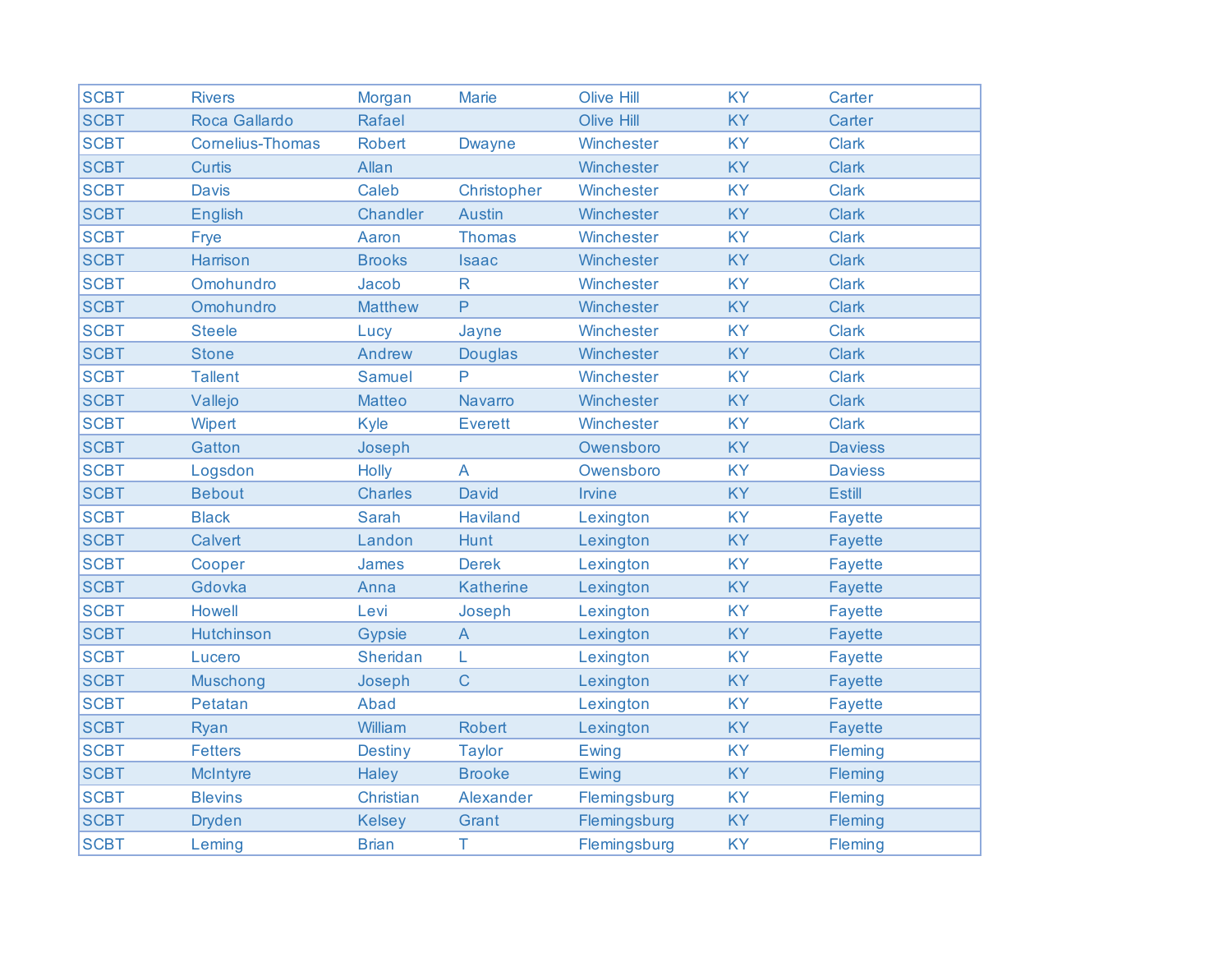| <b>SCBT</b> | <b>Reid</b>      | Christen        | N.              | Flemingsburg         | <b>KY</b> | Fleming       |
|-------------|------------------|-----------------|-----------------|----------------------|-----------|---------------|
| <b>SCBT</b> | <b>Ritchie</b>   | Megan           | <b>Danielle</b> | Flemingsburg         | <b>KY</b> | Fleming       |
| <b>SCBT</b> | Wilson           | Cheyenne        | <b>Taylor</b>   | Flemingsburg         | KY        | Fleming       |
| <b>SCBT</b> | <b>Moore</b>     | <b>Benjamin</b> | Walker          | <b>Hillsboro</b>     | <b>KY</b> | Fleming       |
| <b>SCBT</b> | <b>Rieck</b>     | <b>Trevor</b>   | <b>Bryce</b>    | Hillsboro            | <b>KY</b> | Fleming       |
| <b>SCBT</b> | Jeffrey          | William         | Louis           | Wallingford          | <b>KY</b> | Fleming       |
| <b>SCBT</b> | Green            | <b>Molly</b>    |                 | Allen                | KY        | Floyd         |
| <b>SCBT</b> | <b>Williams</b>  | <b>Skylar</b>   | Chayse          | <b>Betsy Layne</b>   | <b>KY</b> | Floyd         |
| <b>SCBT</b> | Little           | Ashlea          | D.              | <b>Drift</b>         | KY        | Floyd         |
| <b>SCBT</b> | <b>Stratton</b>  | John            | William         | Ivel                 | <b>KY</b> | Floyd         |
| <b>SCBT</b> | Hall             | <b>Kage</b>     |                 | <b>Mc Dowell</b>     | KY        | Floyd         |
| <b>SCBT</b> | <b>Bouse</b>     | Samantha        | <b>Kay</b>      | Prestonsburg         | <b>KY</b> | Floyd         |
| <b>SCBT</b> | <b>Hayes</b>     | Joshua          | Ryan            | Prestonsburg         | <b>KY</b> | Floyd         |
| <b>SCBT</b> | <b>Marcum</b>    | Coty            | M               | Prestonsburg         | <b>KY</b> | Floyd         |
| <b>SCBT</b> | <b>Burdine</b>   | Caitlyn         | Hope            | Frankfort            | <b>KY</b> | Franklin      |
| <b>SCBT</b> | Johnson          | Ashleigh        | $\mathsf{R}$    | Frankfort            | <b>KY</b> | Franklin      |
| <b>SCBT</b> | <b>Smith</b>     | Madison         | Victoria        | Frankfort            | <b>KY</b> | Franklin      |
| <b>SCBT</b> | <b>Taylor</b>    | Darby           | L               | Frankfort            | <b>KY</b> | Franklin      |
| <b>SCBT</b> | Wallace          | Rachel          | Erin            | Frankfort            | KY        | Franklin      |
| <b>SCBT</b> | Johnson          | <b>Kamren</b>   |                 | Lancaster            | <b>KY</b> | Garrard       |
| <b>SCBT</b> | <b>Morrow</b>    | Shawna          | Faith           | Lancaster            | <b>KY</b> | Garrard       |
| <b>SCBT</b> | <b>Russo</b>     | <b>Breanna</b>  | <b>Marie</b>    | <b>Crittenden</b>    | <b>KY</b> | Grant         |
| <b>SCBT</b> | Gilliam          | <b>Tyler</b>    | Jacob           | Dry Ridge            | KY        | Grant         |
| <b>SCBT</b> | Cox              | <b>Matthew</b>  | <b>Eugene</b>   | <b>Flatwoods</b>     | <b>KY</b> | Greenup       |
| <b>SCBT</b> | <b>Elkins</b>    | Olivia          | Grace           | Greenup              | <b>KY</b> | Greenup       |
| <b>SCBT</b> | <b>Meadows</b>   | Preston         | Kyle            | Greenup              | <b>KY</b> | Greenup       |
| <b>SCBT</b> | <b>Patterson</b> | Wesley          | Ryan            | Greenup              | KY        | Greenup       |
| <b>SCBT</b> | <b>Reed</b>      | Chandler        | Edwin           | Greenup              | KY        | Greenup       |
| <b>SCBT</b> | <b>Tolliver</b>  | Laykin          |                 | Greenup              | <b>KY</b> | Greenup       |
| <b>SCBT</b> | Lemaster         | Alexandre       | <b>Brant</b>    | <b>South Shore</b>   | <b>KY</b> | Greenup       |
| <b>SCBT</b> | <b>Spiers</b>    | <b>Nicole</b>   | <b>Marie</b>    | Elizabethtown        | <b>KY</b> | <b>Hardin</b> |
| <b>SCBT</b> | <b>Smith</b>     | <b>Katie</b>    | <b>Marie</b>    | <b>Wallins Creek</b> | KY        | Harlan        |
| <b>SCBT</b> | Gouge            | <b>Derek</b>    | J.              | <b>Berry</b>         | <b>KY</b> | Harrison      |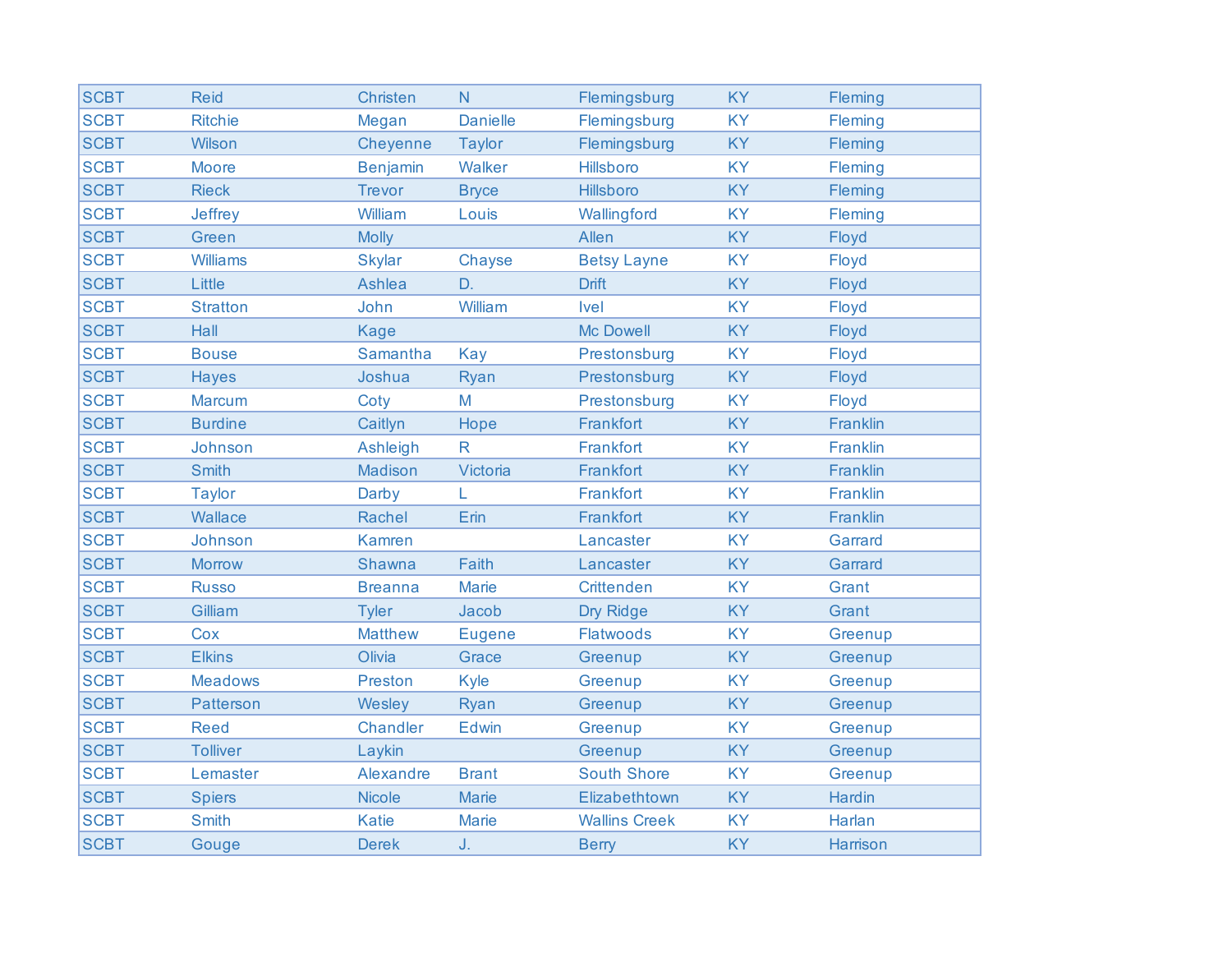| <b>SCBT</b> | Rognstad        | Ethan              | G              | Cynthaiana            | <b>KY</b> | Harrison       |
|-------------|-----------------|--------------------|----------------|-----------------------|-----------|----------------|
| <b>SCBT</b> | Hemandez        | Zachery            | <b>Keith</b>   | Cynthiana             | <b>KY</b> | Harrison       |
| <b>SCBT</b> | <b>McLane</b>   | Logan              | <b>Seth</b>    | Cynthiana             | <b>KY</b> | Harrison       |
| <b>SCBT</b> | <b>Dwire</b>    | <b>Rachel</b>      | <b>Sierra</b>  | <b>Manitou</b>        | <b>KY</b> | <b>Hopkins</b> |
| <b>SCBT</b> | <b>Mullaney</b> | Conor              | <b>Patrick</b> | Louisville            | <b>KY</b> | Jefferson      |
| <b>SCBT</b> | Yates           | Joseph             | Alan           | Louisville            | <b>KY</b> | Jefferson      |
| <b>SCBT</b> | Chumbley        | Emily              | Ann            | Prospect              | <b>KY</b> | Jefferson      |
| <b>SCBT</b> | Arthur          | Cameron            | Alexander      | Nicholasville         | <b>KY</b> | Jessamine      |
| <b>SCBT</b> | Layne           | Ryan               | Alexander      | Nicholasville         | <b>KY</b> | Jessamine      |
| <b>SCBT</b> | Lewellen        | <b>Jennifer</b>    | M              | Nicholasville         | <b>KY</b> | Jessamine      |
| <b>SCBT</b> | <b>Meadows</b>  | Jonah              | <b>Taylor</b>  | Nicholasville         | <b>KY</b> | Jessamine      |
| <b>SCBT</b> | Hall            | Andrew             | <b>Douglas</b> | <b>Denver</b>         | <b>KY</b> | Johnson        |
| <b>SCBT</b> | <b>Adkins</b>   | Lucas              | Eric           | <b>Paintsville</b>    | <b>KY</b> | Johnson        |
| <b>SCBT</b> | <b>Hammonds</b> | Anthony            | Wayne          | <b>Paintsville</b>    | <b>KY</b> | Johnson        |
| <b>SCBT</b> | <b>Salyer</b>   | Nathaniel          | Gage           | <b>Staffordsville</b> | <b>KY</b> | Johnson        |
| <b>SCBT</b> | <b>Martin</b>   | <b>Jessica</b>     | Lynn           | Covington             | <b>KY</b> | Kenton         |
| <b>SCBT</b> | Montelisciani   | Olivia             | Kate           | Edgewood              | <b>KY</b> | Kenton         |
| <b>SCBT</b> | Morehead        | <b>Sir Timothy</b> | <b>Edward</b>  | Independence          | <b>KY</b> | Kenton         |
| <b>SCBT</b> | <b>Mullins</b>  | <b>Maggie</b>      | Jayne          | Independence          | <b>KY</b> | Kenton         |
| <b>SCBT</b> | <b>Fields</b>   | Logan              | Cole           | Hindman               | <b>KY</b> | Knott          |
| <b>SCBT</b> | Cox             | <b>Brianna</b>     | Leigh          | <b>Mousie</b>         | <b>KY</b> | Knott          |
| <b>SCBT</b> | Owsley          | Chelsea            | <b>Breanna</b> | Vest                  | <b>KY</b> | Knott          |
| <b>SCBT</b> | Hensley         | Christian          | <b>Scott</b>   | <b>Magnolia</b>       | <b>KY</b> | Larue          |
| <b>SCBT</b> | Arthur          | Elizabeth          | <b>Taylor</b>  | London                | <b>KY</b> | Laurel         |
| <b>SCBT</b> | <b>Mullins</b>  | <b>Keely</b>       | Jaree          | London                | <b>KY</b> | Laurel         |
| <b>SCBT</b> | <b>Phillips</b> | Ryan               | Henry          | London                | <b>KY</b> | Laurel         |
| <b>SCBT</b> | <b>Wagers</b>   | Ashley             | <b>Diane</b>   | London                | <b>KY</b> | Laurel         |
| <b>SCBT</b> | Cantrell        | Jonathan           | <b>Daniel</b>  | Louisa                | <b>KY</b> | Lawrence       |
| <b>SCBT</b> | Hudson          | <b>Alice</b>       | <b>Elaine</b>  | Louisa                | <b>KY</b> | Lawrence       |
| <b>SCBT</b> | <b>Keams</b>    | <b>Derrick</b>     | Clayton        | Louisa                | <b>KY</b> | Lawrence       |
| <b>SCBT</b> | <b>McCoy</b>    | <b>Billie</b>      | Jo             | Webbville             | <b>KY</b> | Lawrence       |
| <b>SCBT</b> | <b>Williams</b> | <b>Ethan</b>       | <b>Russell</b> | <b>Mozelle</b>        | <b>KY</b> | Leslie         |
| <b>SCBT</b> | Polly           | <b>Austin</b>      | M              | <b>Ermine</b>         | <b>KY</b> | Letcher        |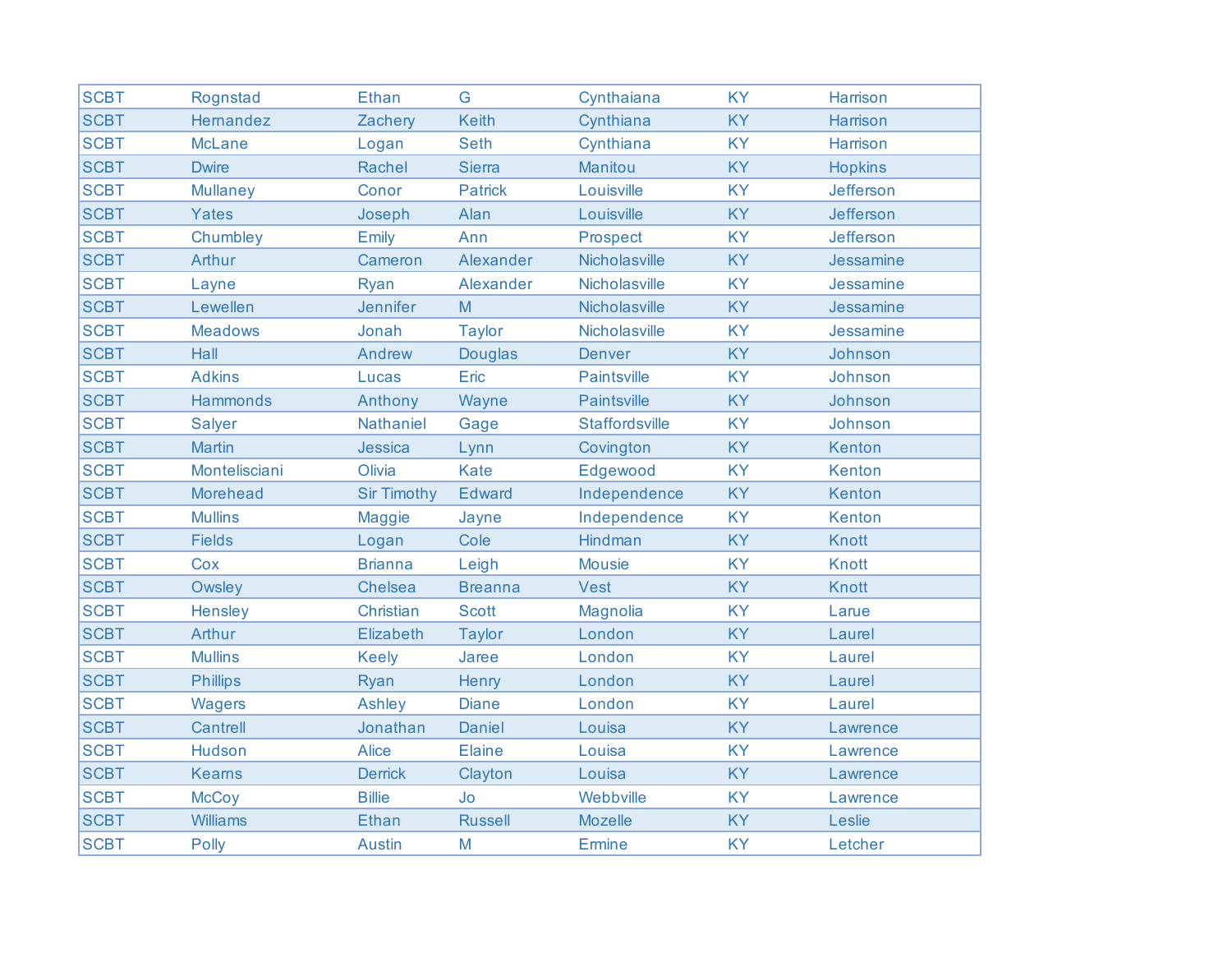| <b>SCBT</b> | <b>Cornett</b>   | Cody           | <b>Tyler</b>       | Gordon                | <b>KY</b> | Letcher          |
|-------------|------------------|----------------|--------------------|-----------------------|-----------|------------------|
| <b>SCBT</b> | <b>Adams</b>     | <b>James</b>   | Н                  | Jeremiah              | <b>KY</b> | Letcher          |
| <b>SCBT</b> | Cornette         | Whitney        | <b>Danielle</b>    | Tollesboro            | <b>KY</b> | Lewis            |
| <b>SCBT</b> | <b>Thayer</b>    | <b>Blake</b>   | <b>Edward</b>      | Tollesboro            | <b>KY</b> | Lewis            |
| <b>SCBT</b> | Wellman          | <b>Kennedy</b> | F.                 | Tollesboro            | <b>KY</b> | Lewis            |
| <b>SCBT</b> | <b>Stone</b>     | Landon         | <b>Curtis</b>      | Vanceburg             | <b>KY</b> | Lewis            |
| <b>SCBT</b> | <b>Benavidez</b> | Cruz           | <b>Riley</b>       | <b>Hustonville</b>    | <b>KY</b> | Lincoln          |
| <b>SCBT</b> | <b>Hardin</b>    | Zachary        | Morgan             | Richmond              | <b>KY</b> | <b>Madison</b>   |
| <b>SCBT</b> | Helton           | Kerry          | Grant              | <b>Salyersville</b>   | <b>KY</b> | Magoffin         |
| <b>SCBT</b> | Howard           | <b>Tony</b>    | <b>Dawlton</b>     | <b>Salyersville</b>   | <b>KY</b> | Magoffin         |
| <b>SCBT</b> | <b>Hunley</b>    | <b>Hannah</b>  | Grace              | <b>Salyersville</b>   | <b>KY</b> | Magoffin         |
| <b>SCBT</b> | <b>Perkins</b>   | Cortney        | <b>Breann</b>      | Salyersville          | <b>KY</b> | Magoffin         |
| <b>SCBT</b> | <b>Sparks</b>    | Logan          | <b>Tyler</b>       | <b>Salyersville</b>   | <b>KY</b> | Magoffin         |
| <b>SCBT</b> | Eller            | <b>David</b>   | <b>Brody</b>       | Inez                  | <b>KY</b> | <b>Martin</b>    |
| <b>SCBT</b> | Howell           | Jada           | Grace              | Inez                  | <b>KY</b> | <b>Martin</b>    |
| <b>SCBT</b> | <b>Stepp</b>     | Kaitlyn        | Ella               | Inez                  | <b>KY</b> | <b>Martin</b>    |
| <b>SCBT</b> | Hampton          | <b>Tylor</b>   | Dean               | <b>Maysville</b>      | <b>KY</b> | <b>Mason</b>     |
| <b>SCBT</b> | Johnson          | <b>Bryce</b>   | Jordan             | <b>Maysville</b>      | <b>KY</b> | <b>Mason</b>     |
| <b>SCBT</b> | Johnson          | Ryan           | <b>Hunter</b>      | <b>Maysville</b>      | <b>KY</b> | <b>Mason</b>     |
| <b>SCBT</b> | Redmond          | <b>Jeffrey</b> | Wayne              | <b>Maysville</b>      | <b>KY</b> | <b>Mason</b>     |
| <b>SCBT</b> | <b>Tilford</b>   | Connor         | Linn               | <b>Kevil</b>          | <b>KY</b> | <b>McCracken</b> |
| <b>SCBT</b> | Logsdon          | <b>Kristen</b> |                    | <b>Brandenburg</b>    | <b>KY</b> | <b>Meade</b>     |
| <b>SCBT</b> | Embrey           | Joseph         | <b>Barrett</b>     | <b>Ekron</b>          | <b>KY</b> | <b>Meade</b>     |
| <b>SCBT</b> | <b>Maness</b>    | Porsche        | <b>DiAnn</b>       | <b>Means</b>          | <b>KY</b> | <b>Menifee</b>   |
| <b>SCBT</b> | <b>Bentley</b>   | Dalton         | <b>Marshall</b>    | Wellington            | <b>KY</b> | <b>Menifee</b>   |
| <b>SCBT</b> | Wright           | John           | <b>Patrick</b>     | Harrodsburg           | <b>KY</b> | <b>Mercer</b>    |
| <b>SCBT</b> | <b>Patrick</b>   | Jaime          | <b>Danielle</b>    | Jeffersonville        | <b>KY</b> | Montgomery       |
| <b>SCBT</b> | Alfrey           | Gregory        | Paul               | <b>Mount Sterling</b> | <b>KY</b> | Montgomery       |
| <b>SCBT</b> | Crabtree         | <b>Samuel</b>  | Aaron              | <b>Mount Sterling</b> | <b>KY</b> | Montgomery       |
| <b>SCBT</b> | Donathan         | Logan          | <b>Taylor</b>      | <b>Mount Sterling</b> | <b>KY</b> | Montgomery       |
| <b>SCBT</b> | <b>Faulkner</b>  | Andrew         | <b>Thomas</b>      | <b>Mount Sterling</b> | <b>KY</b> | Montgomery       |
| <b>SCBT</b> | Fletcher         | <b>Samuel</b>  | <b>Vance Ixtos</b> | <b>Mount Sterling</b> | <b>KY</b> | Montgomery       |
| <b>SCBT</b> | Liles            | <b>Trent</b>   | $\mathbf S$        | <b>Mount Sterling</b> | KY        | Montgomery       |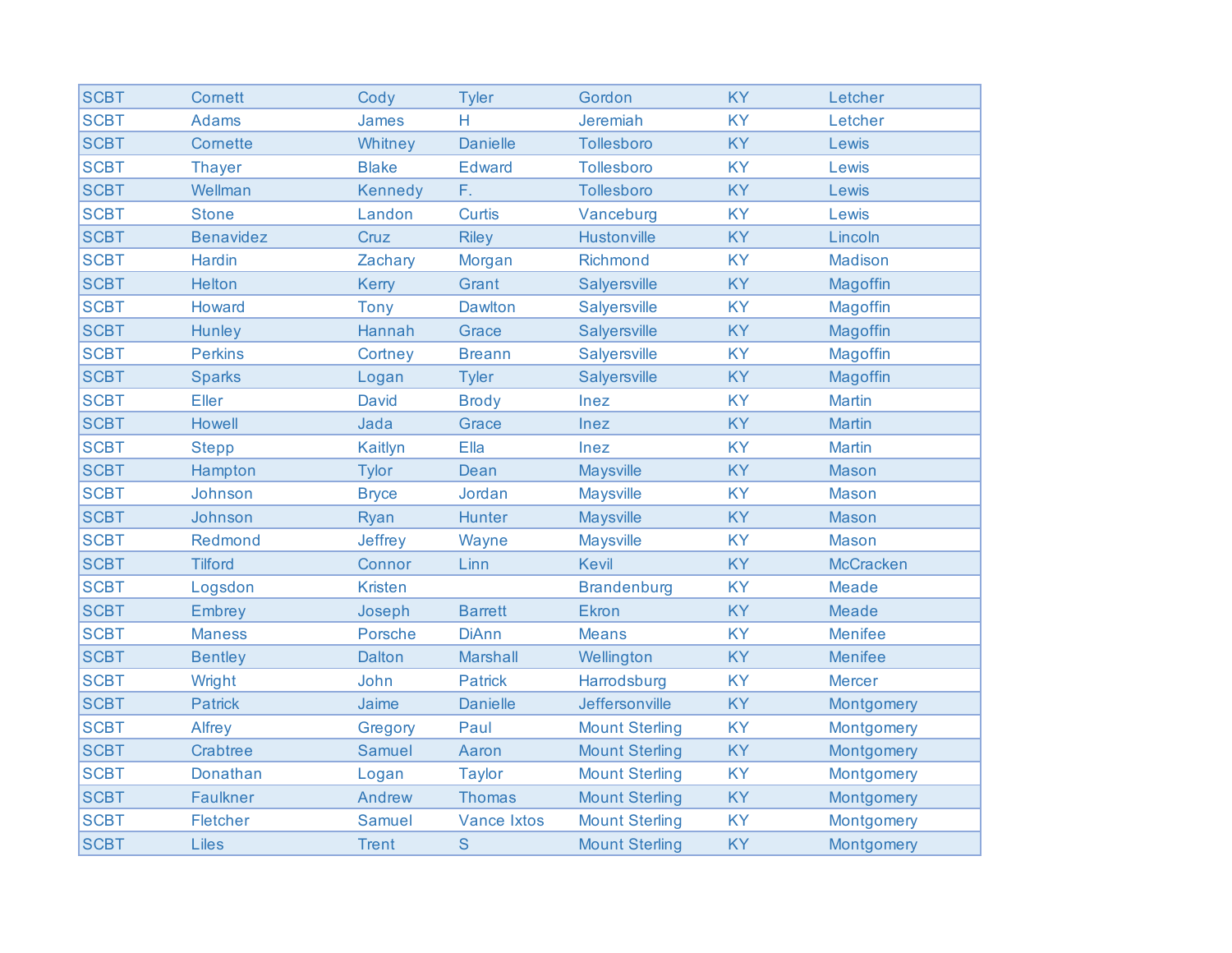| <b>SCBT</b> | Lockhart         | <b>Thomas</b>   | <b>Damell</b>  | <b>Mount Sterling</b> | <b>KY</b> | Montgomery      |
|-------------|------------------|-----------------|----------------|-----------------------|-----------|-----------------|
| <b>SCBT</b> | Maloney          | Lane            | $\overline{C}$ | <b>Mount Sterling</b> | <b>KY</b> | Montgomery      |
| <b>SCBT</b> | Pidgorodetska    | Glory           | Ann            | <b>Mount Sterling</b> | <b>KY</b> | Montgomery      |
| <b>SCBT</b> | <b>Shrout</b>    | <b>Makenzie</b> | <b>Renee</b>   | <b>Mount Sterling</b> | <b>KY</b> | Montgomery      |
| <b>SCBT</b> | <b>Sparks</b>    | Rebecca         | L              | <b>Mount Sterling</b> | <b>KY</b> | Montgomery      |
| <b>SCBT</b> | <b>Thomas</b>    | Christopher     | Ryan           | <b>Mount Sterling</b> | <b>KY</b> | Montgomery      |
| <b>SCBT</b> | <b>Todd</b>      | <b>Steven</b>   | <b>Michael</b> | <b>Mount Sterling</b> | <b>KY</b> | Montgomery      |
| <b>SCBT</b> | Carpenter        | <b>Matthew</b>  | $\mathsf{D}$   | <b>Mt Sterling</b>    | <b>KY</b> | Montgomery      |
| <b>SCBT</b> | Cassidy          | <b>Sherry</b>   | Lynn           | Mt Sterling           | <b>KY</b> | Montgomery      |
| <b>SCBT</b> | Henry            | Jacob           | <b>Maurice</b> | <b>Grassy Creek</b>   | <b>KY</b> | Morgan          |
| <b>SCBT</b> | <b>Bailey</b>    | Andrew          | <b>Scott</b>   | <b>West Liberty</b>   | <b>KY</b> | Morgan          |
| <b>SCBT</b> | <b>Cheek</b>     | <b>Montana</b>  | <b>Bernice</b> | <b>West Liberty</b>   | <b>KY</b> | Morgan          |
| <b>SCBT</b> | <b>Collins</b>   | <b>Hunter</b>   | Clay           | <b>West Liberty</b>   | <b>KY</b> | Morgan          |
| <b>SCBT</b> | <b>Dickerson</b> | Emma            | <b>Katrina</b> | <b>West Liberty</b>   | <b>KY</b> | Morgan          |
| <b>SCBT</b> | Elam             | <b>James</b>    | <b>Murray</b>  | <b>West Liberty</b>   | <b>KY</b> | Morgan          |
| <b>SCBT</b> | <b>Gullett</b>   | Zackery         | <b>Edward</b>  | <b>West Liberty</b>   | <b>KY</b> | Morgan          |
| <b>SCBT</b> | Hembree          | <b>Chesley</b>  | <b>Taylor</b>  | <b>West Liberty</b>   | <b>KY</b> | Morgan          |
| <b>SCBT</b> | Lewis            | Ethan           | <b>Matthew</b> | <b>West Liberty</b>   | <b>KY</b> | Morgan          |
| <b>SCBT</b> | Little           | Raven           | Erika          | <b>West Liberty</b>   | <b>KY</b> | Morgan          |
| <b>SCBT</b> | Sargent          | <b>Justin</b>   | Wayne          | <b>West Liberty</b>   | <b>KY</b> | Morgan          |
| <b>SCBT</b> | <b>Stevens</b>   | <b>Dylan</b>    | Lewis          | <b>West Liberty</b>   | <b>KY</b> | Morgan          |
| <b>SCBT</b> | Vanhoose         | <b>Justin</b>   | S              | <b>West Liberty</b>   | <b>KY</b> | Morgan          |
| <b>SCBT</b> | <b>Williams</b>  | <b>Katelyn</b>  | Jean           | <b>West Liberty</b>   | <b>KY</b> | Morgan          |
| <b>SCBT</b> | <b>Keeling</b>   | <b>Kathleen</b> | Marie          | <b>Bardstown</b>      | KY        | <b>Nelson</b>   |
| <b>SCBT</b> | <b>Switzer</b>   | Wilson          | <b>Scott</b>   | <b>Carlisle</b>       | <b>KY</b> | <b>Nicholas</b> |
| <b>SCBT</b> | <b>Holland</b>   | Mirei           |                | Owenton               | <b>KY</b> | Owen            |
| <b>SCBT</b> | <b>New</b>       | <b>Bradon</b>   | Chandler       | Owenton               | <b>KY</b> | Owen            |
| <b>SCBT</b> | <b>Estep</b>     | Jacob           | Carl           | Jeff                  | <b>KY</b> | Perry           |
| <b>SCBT</b> | <b>Feltner</b>   | Hannah          |                | <b>Vicco</b>          | <b>KY</b> | Perry           |
| <b>SCBT</b> | <b>Salmons</b>   | <b>Kenneth</b>  |                | Viper                 | <b>KY</b> | Perry           |
| <b>SCBT</b> | Endicott         | Antonia         |                | <b>Belfry</b>         | <b>KY</b> | <b>Pike</b>     |
| <b>SCBT</b> | <b>Delauder</b>  | <b>Danielle</b> | Paige          | <b>Elkhorn</b>        | KY        | Pike            |
| <b>SCBT</b> | <b>Phillips</b>  | Lauren          | Alexandria     | <b>Phyllis</b>        | <b>KY</b> | <b>Pike</b>     |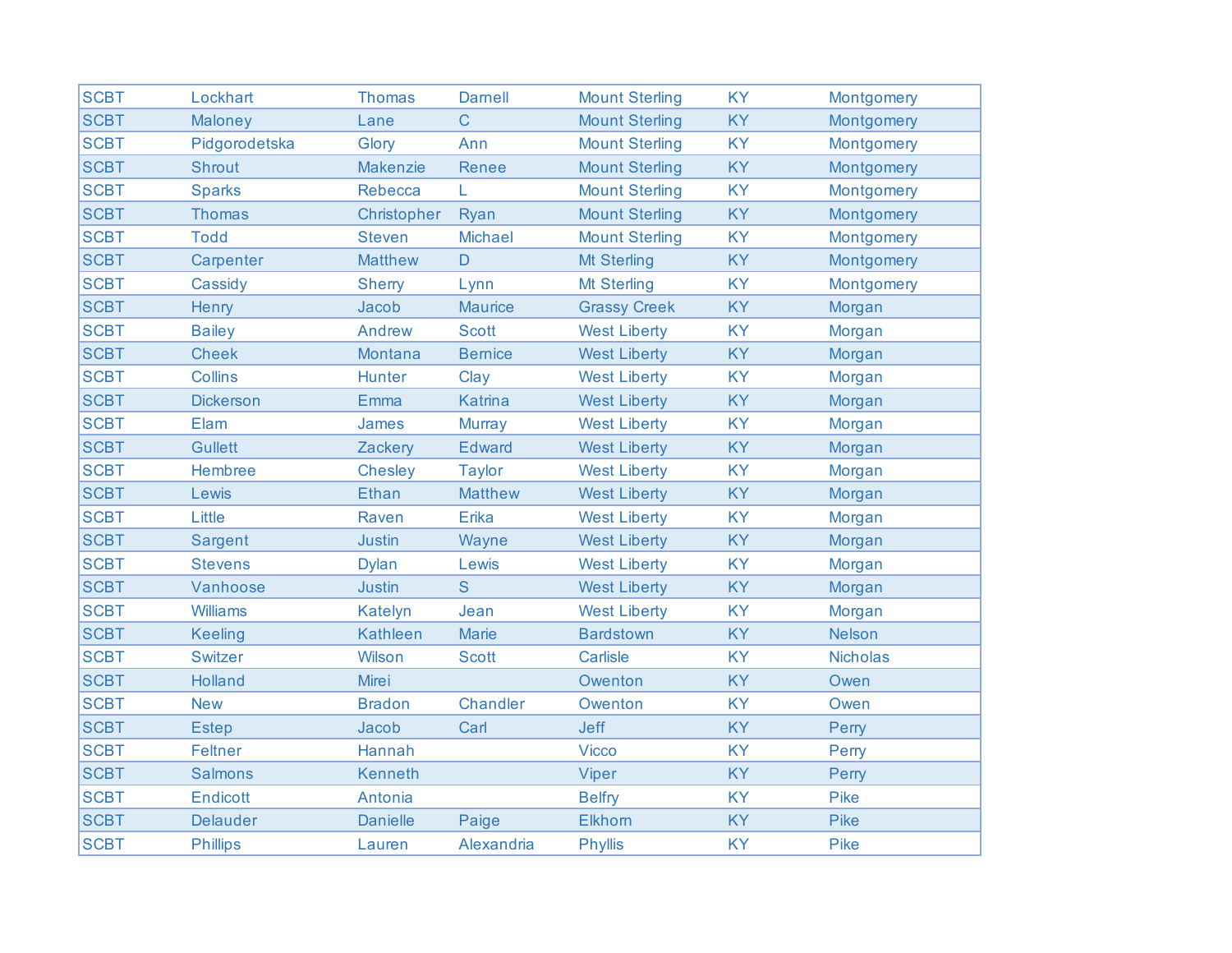| <b>SCBT</b> | <b>Adkins</b>   | Savannah       | Lynn           | <b>Pikeville</b>    | <b>KY</b> | Pike          |
|-------------|-----------------|----------------|----------------|---------------------|-----------|---------------|
| <b>SCBT</b> | <b>Burnett</b>  | Courtney       | Jade           | <b>Pikeville</b>    | <b>KY</b> | Pike          |
| <b>SCBT</b> | <b>Childers</b> | <b>Kassidy</b> | Morgan         | <b>Pikeville</b>    | <b>KY</b> | Pike          |
| <b>SCBT</b> | Hall            | Carly          | ${\mathsf S}$  | <b>Pikeville</b>    | <b>KY</b> | <b>Pike</b>   |
| <b>SCBT</b> | <b>Williams</b> | Jackson        | E              | Pikeville           | <b>KY</b> | Pike          |
| <b>SCBT</b> | <b>McCoy</b>    | Andrew         | Joseph         | <b>Sidney</b>       | <b>KY</b> | Pike          |
| <b>SCBT</b> | <b>Cornett</b>  | <b>Bradley</b> | Allan          | <b>Clay City</b>    | <b>KY</b> | <b>Powell</b> |
| <b>SCBT</b> | <b>Creech</b>   | Jeremiah       | <b>Matthew</b> | <b>Clay City</b>    | <b>KY</b> | <b>Powell</b> |
| <b>SCBT</b> | <b>Rose</b>     | Jonathan       | T.             | <b>Stanton</b>      | <b>KY</b> | Powell        |
| <b>SCBT</b> | <b>Smith</b>    | <b>Steven</b>  | <b>Bryan</b>   | <b>Stanton</b>      | <b>KY</b> | <b>Powell</b> |
| <b>SCBT</b> | Young           | Cody           |                | <b>Somerset</b>     | <b>KY</b> | Pulaski       |
| <b>SCBT</b> | <b>Burden</b>   | <b>Mason</b>   | Lee            | <b>Mount Olivet</b> | <b>KY</b> | Robertson     |
| <b>SCBT</b> | Cleary          | Samantha       | Jade           | Clearfield          | <b>KY</b> | Rowan         |
| <b>SCBT</b> | <b>Martin</b>   | Jerry          | <b>Shane</b>   | Clearfield          | <b>KY</b> | Rowan         |
| <b>SCBT</b> | <b>Trimble</b>  | <b>David</b>   | Wade           | Clearfield          | <b>KY</b> | Rowan         |
| <b>SCBT</b> | Aladwani        | Humoud         |                | <b>Morehead</b>     | <b>KY</b> | Rowan         |
| <b>SCBT</b> | Alrajab         | Meshari        |                | <b>Morehead</b>     | <b>KY</b> | Rowan         |
| <b>SCBT</b> | Alsahli         | <b>Nasser</b>  |                | <b>Morehead</b>     | <b>KY</b> | Rowan         |
| <b>SCBT</b> | Aquilina        | Ashley         | <b>Kristen</b> | <b>Morehead</b>     | KY        | Rowan         |
| <b>SCBT</b> | <b>Black</b>    | Kamryn         | Rayann         | <b>Morehead</b>     | <b>KY</b> | Rowan         |
| <b>SCBT</b> | Catron          | <b>Sarah</b>   | <b>Beth</b>    | <b>Morehead</b>     | <b>KY</b> | Rowan         |
| <b>SCBT</b> | Chesney         | Gabriel        | Radge          | <b>Morehead</b>     | <b>KY</b> | Rowan         |
| <b>SCBT</b> | Delgado         | Janet          | N.             | <b>Morehead</b>     | <b>KY</b> | Rowan         |
| <b>SCBT</b> | Donovan         | John           | Jacob          | <b>Morehead</b>     | <b>KY</b> | Rowan         |
| <b>SCBT</b> | Engelbrecht     | John           | Solomon        | <b>Morehead</b>     | <b>KY</b> | Rowan         |
| <b>SCBT</b> | Good            | <b>Patrick</b> | <b>Clinton</b> | <b>Morehead</b>     | <b>KY</b> | Rowan         |
| <b>SCBT</b> | Holbrook        | Kendra         | Jade           | <b>Morehead</b>     | <b>KY</b> | Rowan         |
| <b>SCBT</b> | Kim             | <b>Bradley</b> | S              | <b>Morehead</b>     | <b>KY</b> | Rowan         |
| <b>SCBT</b> | Lamb            | <b>Holly</b>   | Louise         | <b>Morehead</b>     | <b>KY</b> | Rowan         |
| <b>SCBT</b> | Lester          | <b>Allison</b> | Rae            | <b>Morehead</b>     | <b>KY</b> | Rowan         |
| <b>SCBT</b> | <b>McGhee</b>   | <b>Mason</b>   | Adam           | <b>Morehead</b>     | <b>KY</b> | Rowan         |
| <b>SCBT</b> | <b>Moore</b>    | James          | <b>Tyler</b>   | <b>Morehead</b>     | <b>KY</b> | Rowan         |
| <b>SCBT</b> | Osborne         | Kaitlyn        | <b>Marie</b>   | <b>Morehead</b>     | <b>KY</b> | Rowan         |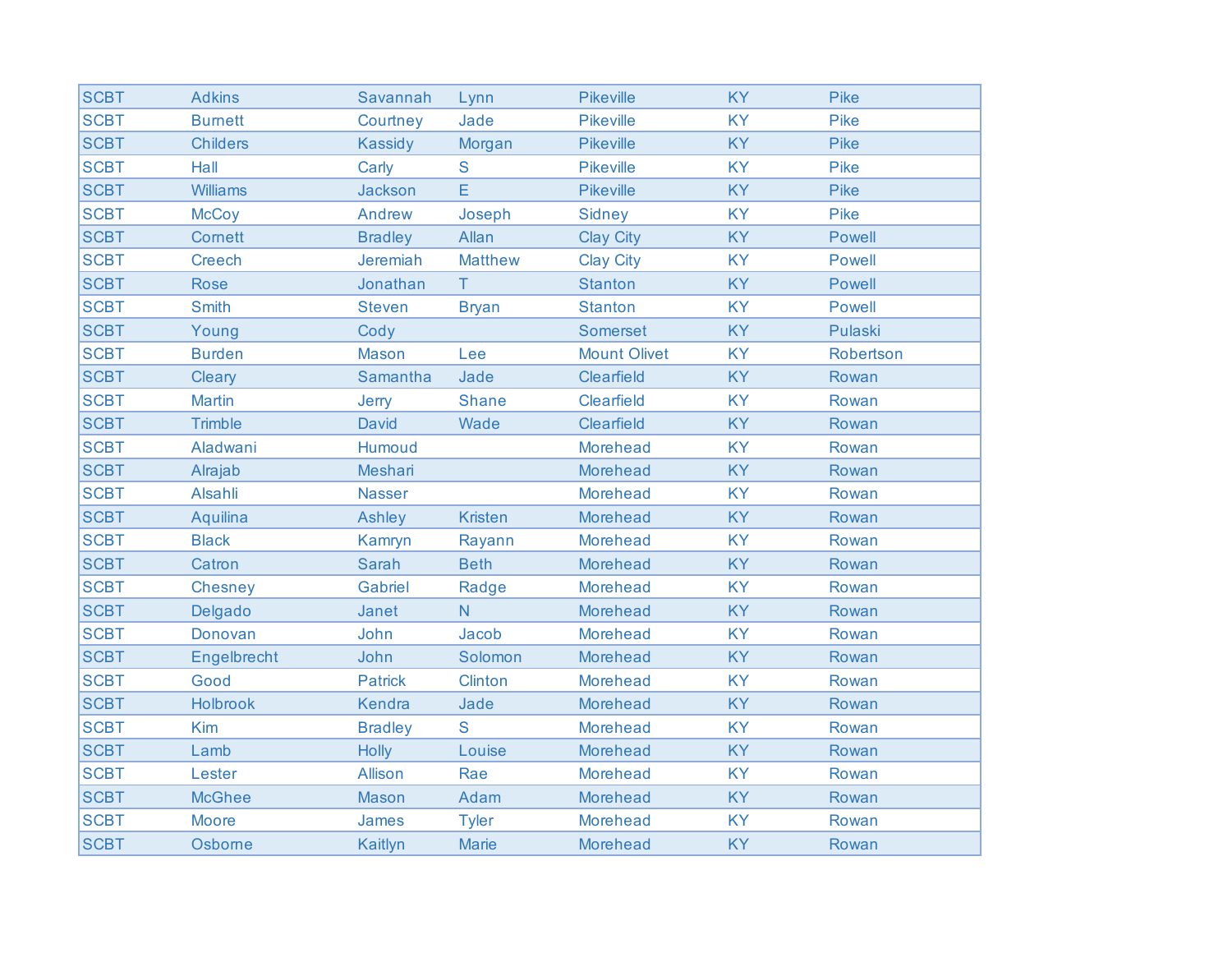| <b>SCBT</b> | Pennington       | <b>Bailee</b>   | Renee           | <b>Morehead</b>         | <b>KY</b> | Rowan              |
|-------------|------------------|-----------------|-----------------|-------------------------|-----------|--------------------|
| <b>SCBT</b> | <b>Pritchett</b> | <b>Darius</b>   | <b>Deshon</b>   | <b>Morehead</b>         | <b>KY</b> | Rowan              |
| <b>SCBT</b> | <b>Sames</b>     | Nathan          | E               | <b>Morehead</b>         | <b>KY</b> | Rowan              |
| <b>SCBT</b> | <b>Sorrell</b>   | Carrie          | <b>Justice</b>  | <b>Morehead</b>         | <b>KY</b> | Rowan              |
| <b>SCBT</b> | <b>Taylor</b>    | Hannah          | MeiLe           | <b>Morehead</b>         | <b>KY</b> | Rowan              |
| <b>SCBT</b> | <b>Barker</b>    | Cameron         | P               | Georgetown              | <b>KY</b> | <b>Scott</b>       |
| <b>SCBT</b> | Cain             | <b>Robert</b>   | <b>Daniel</b>   | Georgetown              | <b>KY</b> | <b>Scott</b>       |
| <b>SCBT</b> | Gravitt          | Seba            |                 | Georgetown              | <b>KY</b> | <b>Scott</b>       |
| <b>SCBT</b> | <b>Murphy</b>    | Megan           | Renee           | Georgetown              | <b>KY</b> | <b>Scott</b>       |
| <b>SCBT</b> | Richmond         | Larry           |                 | Georgetown              | <b>KY</b> | <b>Scott</b>       |
| <b>SCBT</b> | <b>Smith</b>     | Joshua          |                 | Georgetown              | <b>KY</b> | <b>Scott</b>       |
| <b>SCBT</b> | Crumbacker       | <b>Isaac</b>    | <b>David</b>    | <b>Finchville</b>       | <b>KY</b> | <b>Shelby</b>      |
| <b>SCBT</b> | Surgener         | Gabriel         | <b>Tristan</b>  | Waddy                   | <b>KY</b> | <b>Shelby</b>      |
| <b>SCBT</b> | Day              | <b>Parker</b>   | <b>Edward</b>   | Franklin                | <b>KY</b> | Simpson            |
| <b>SCBT</b> | Wright           | <b>Haley</b>    | $\mathsf{N}$    | <b>Bedford</b>          | <b>KY</b> | <b>Trimble</b>     |
| <b>SCBT</b> | <b>Buzzard</b>   | <b>Mariah</b>   | <b>Star</b>     | <b>Sturgis</b>          | <b>KY</b> | Union              |
| <b>SCBT</b> | Jones            | Savannah        | <b>Marie</b>    | Corbin                  | <b>KY</b> | Whitley            |
| <b>SCBT</b> | <b>Moore</b>     | Kayla           | Paige           | Campton                 | <b>KY</b> | Wolfe              |
| <b>SCBT</b> | <b>Bryant</b>    | John            | <b>Thomas</b>   | <b>Hazel Green</b>      | <b>KY</b> | Wolfe              |
| <b>SCBT</b> | Howard           | <b>Braxton</b>  | <b>Scott</b>    | <b>Hazel Green</b>      | <b>KY</b> | Wolfe              |
| <b>SCBT</b> | <b>Rose</b>      | Peyton          | Elizabeth       | <b>Versailles</b>       | <b>KY</b> | Woodford           |
| <b>SCBT</b> | Lowery           | <b>Dakota</b>   | Luke            | <b>Morehead</b>         | <b>KY</b> |                    |
| <b>SCBT</b> | <b>Isaac</b>     | Loren           |                 | Cottrellville           | MI        | <b>Saint Clair</b> |
| <b>SCBT</b> | White            | Troy            | Allen           | <b>Carolina Beach</b>   | <b>NC</b> | <b>New Hanover</b> |
| <b>SCBT</b> | <b>Nehus</b>     | <b>Dakota</b>   |                 | <b>West Union</b>       | OH        | <b>Adams</b>       |
| <b>SCBT</b> | <b>Marion</b>    | Ashley          | <b>Marie</b>    | Mt. Orab                | OH        | <b>Brown</b>       |
| <b>SCBT</b> | <b>Bogart</b>    | <b>Tanner</b>   | Peyton          | <b>Sardinia</b>         | OH        | <b>Brown</b>       |
| <b>SCBT</b> | Sherman          | John            | <b>Reynolds</b> | <b>Liberty Township</b> | OH        | <b>Butler</b>      |
| <b>SCBT</b> | Lipinski         | <b>Matthew</b>  | Joseph          | <b>Batavia</b>          | OH        | Clermont           |
| <b>SCBT</b> | <b>Damante</b>   | Samantha        | Grace           | <b>New Albany</b>       | OH        | Franklin           |
| <b>SCBT</b> | <b>Smith</b>     | Clay            | <b>Scott</b>    | <b>Gallipolis</b>       | OH        | Gallia             |
| <b>SCBT</b> | Hehn             | <b>Mitchell</b> | E               | Cincinnati              | OH        | Hamilton           |
| <b>SCBT</b> | Lohmeier         | Olivia          | Lauren          | Cincinnati              | OH        | Hamilton           |